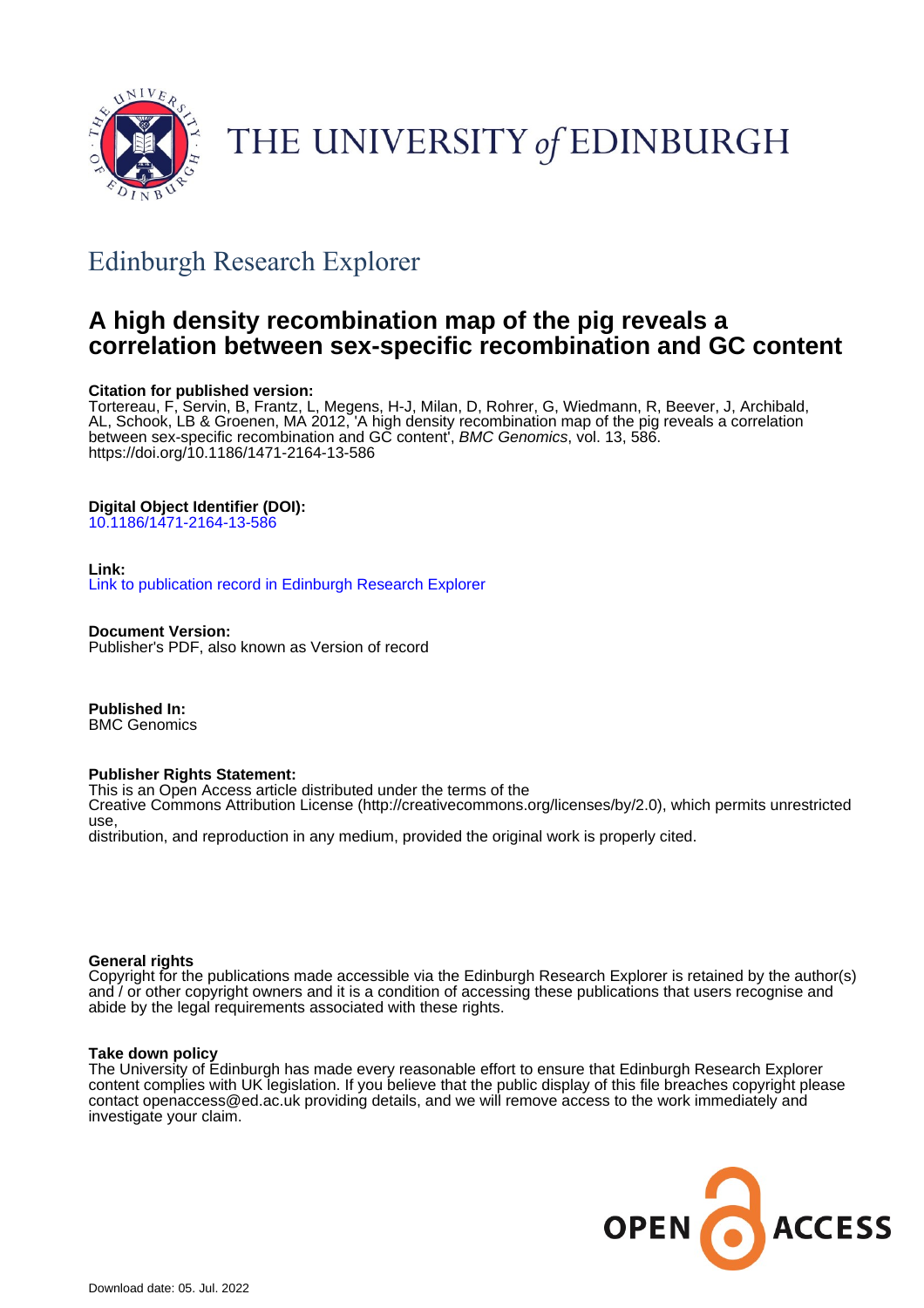## **RESEARCH ARTICLE Example 2014 CONSIDERING A RESEARCH ARTICLE**



# A high density recombination map of the pig reveals a correlation between sex-specific recombination and GC content

Flavie Tortereau<sup>1,2</sup>, Bertrand Servin<sup>2</sup>, Laurent Frantz<sup>1</sup>, Hendrik-Jan Megens<sup>1</sup>, Denis Milan<sup>2</sup>, Gary Rohrer<sup>3</sup> , Ralph Wiedmann<sup>3</sup>, Jonathan Beever<sup>4</sup>, Alan L Archibald<sup>5</sup>, Lawrence B Schook<sup>4</sup> and Martien AM Groenen<sup>1\*</sup>

## Abstract

**Background:** The availability of a high-density SNP genotyping chip and a reference genome sequence of the pig (Sus scrofa) enabled the construction of a high-density linkage map. A high-density linkage map is an essential tool for further fine-mapping of quantitative trait loci (QTL) for a variety of traits in the pig and for a better understanding of mechanisms underlying genome evolution.

Results: Four different pig pedigrees were genotyped using the Illumina PorcineSNP60 BeadChip. Recombination maps for the autosomes were computed for each individual pedigree using a common set of markers. The resulting genetic maps comprised 38,599 SNPs, including 928 SNPs not positioned on a chromosome in the current assembly of the pig genome (build 10.2). The total genetic length varied according to the pedigree, from 1797 to 2149 cM. Female maps were longer than male maps, with a notable exception for SSC1 where male maps are characterized by a higher recombination rate than females in the region between 91–250 Mb. The recombination rates varied among chromosomes and along individual chromosomes, regions with high recombination rates tending to cluster close to the chromosome ends, irrespective of the position of the centromere. Correlations between main sequence features and recombination rates were investigated and significant correlations were obtained for all the studied motifs. Regions characterized by high recombination rates were enriched for specific GC-rich sequence motifs as compared to low recombinant regions. These correlations were higher in females than in males, and females were found to be more recombinant than males at regions where the GC content was greater than 0.4.

**Conclusions:** The analysis of the recombination rate along the pig genome highlighted that the regions exhibiting higher levels of recombination tend to cluster around the ends of the chromosomes irrespective of the location of the centromere. Major sex-differences in recombination were observed: females had a higher recombination rate within GC-rich regions and exhibited a stronger correlation between recombination rates and specific sequence features.

Keywords: Pig, Recombination, Genome, SNP, Linkage, Meiosis, Telomere, Centromere, Isochore

#### Background

Linkage maps have been widely used to identify genomic regions that influence phenotypic traits. In addition to the expected advances in fine-mapping of Quantitative Trait Loci (QTL) [\[1,2](#page-11-0)], high-density linkage maps provide a framework for checking the assembly of genome sequences and for studies of the evolution of these

<sup>1</sup>Wageningen University, Animal Breeding and Genomics Centre, PO Box 3386700AH, Wageningen, The Netherlands

genomes through the analysis of recombination. Indeed, recombination lies at the heart of every genetic analysis, and whereas linkage maps in the past were constructed primarily to aid in the generation of a physical map, linkage maps are currently being recognized as indispensable tools to study virtually every aspect of genome biology. Genomic features that have been shown to correlate with recombination rate include GC content, gene density, gene expression, epigenetic modifications, nucleosome formation, repetitive element composition, isochore structure, but also patterns of genetic variation and differentiation within and



© 2012 Tortereau et al.; licensee BioMed Central Ltd. This is an Open Access article distributed under the terms of the Creative Commons Attribution License (<http://creativecommons.org/licenses/by/2.0>), which permits unrestricted use, distribution, and reproduction in any medium, provided the original work is properly cited.

<sup>\*</sup> Correspondence: [martien.groenen@wur.nl](mailto:martien.groenen@wur.nl) <sup>1</sup>

Full list of author information is available at the end of the article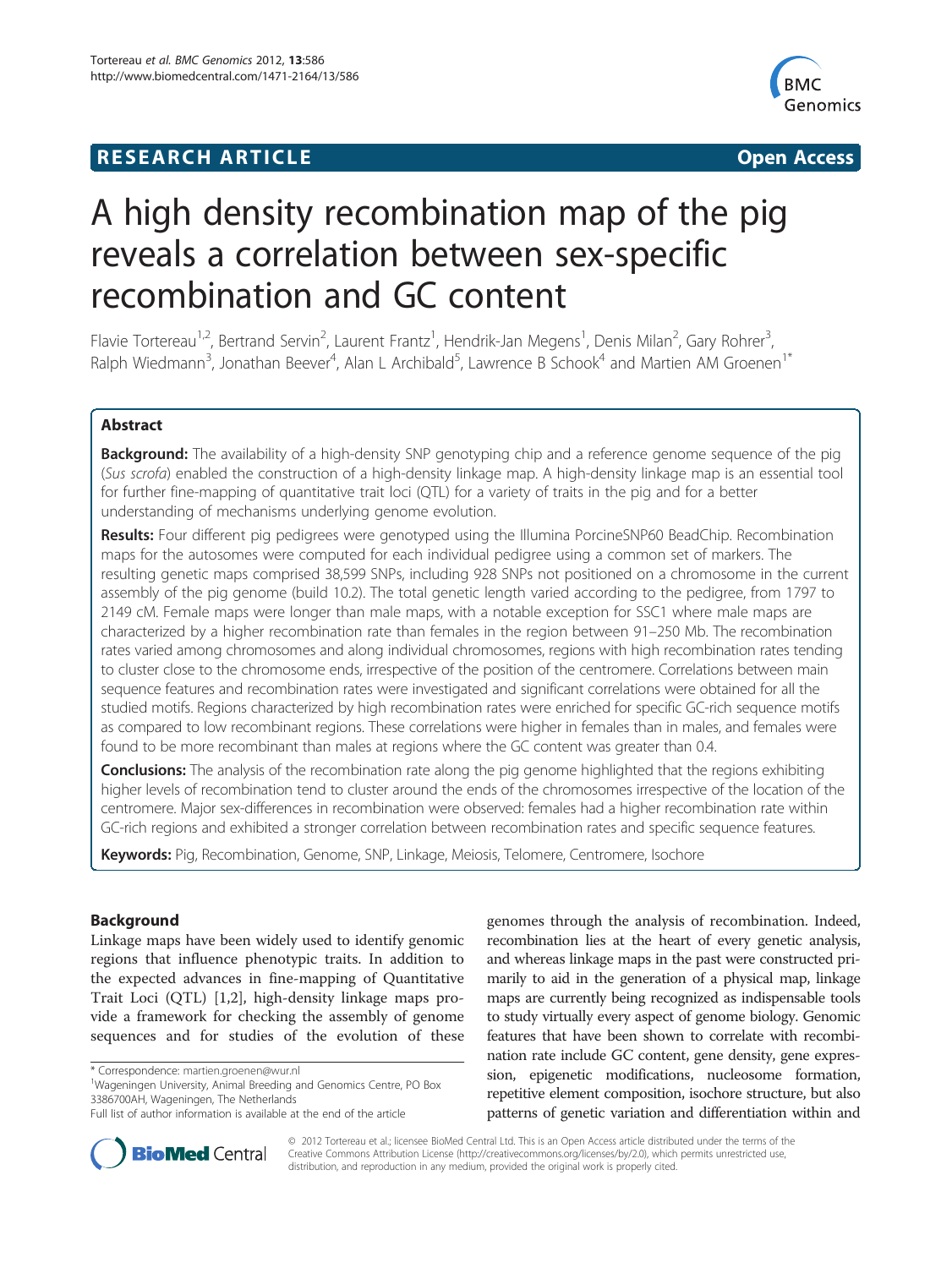between populations. For this reason, increasingly dense recombination maps have been constructed in the so called 'post-genomic era' for species such as human and mouse, focussing on identifying hotspots of recombination, and, recently, variation in the use of these hotspots between populations and between sexes.

Despite the evident importance of accurate and comprehensive linkage maps in the post-genomic era, comprehensive maps are currently only available for a handful of vertebrate species (human, mouse, rat, cattle, dog, zebra finch and chicken). This limited coverage of the recombination landscape severely limits the possibility of drawing general conclusions about the recombination rates in genomes, particularly now that it is becoming increasingly clear that various mechanisms can work together in creating a very dynamic use of recombination hotspots over time [\[3-6](#page-11-0)].

In swine, the first linkage map covering all the autosomes plus the X chromosome of the pig was established in 1995 [[7](#page-11-0)] and a denser map comprising about 1,200 markers was published in 1996 [[8](#page-11-0)]. Two other linkage maps comprising around 240 loci were published in the late 1990s [\[9,10](#page-11-0)]. These four maps were mainly based on microsatellites, Restriction Fragment Length Polymorphisms (RFLPs) and protein polymorphisms. More recently, SNPs were added to these maps [\[11\]](#page-11-0), but the resolution remained low with an average inter-SNP distance of 3.94 cM. With the advent of genome-wide high-density SNP chips, genetic maps can comprise an increasing number of markers. Until now, such high-density genetic maps, based on microsatellites and SNPs, have been computed for human [\[12\]](#page-11-0), mouse [[13](#page-11-0)], chicken [[14,15](#page-12-0)], cattle [\[16\]](#page-12-0) and dog [\[17\]](#page-12-0). With the release of Illumina's Porcine SNP60 BeadChip [\[18](#page-12-0)], it became possible to construct a high-density recombination map of the porcine genome. In this work, we present four recombination maps for four different pedigrees. A single set of SNPs was used, each SNP being informative in at least one of the four pedigrees. The recombination maps were estimated using a priori knowledge of the SNPs' order. This physical order of the SNPs was based on the position of the SNPs on the porcine Radiation Hybrid (RH) map [\[19\]](#page-12-0) and on the positions of the SNPs in the pig genome sequence (build 10.2).

## Results

#### Genotyping quality

The Illumina PorcineSNP60 BeadChip, which provides assays for 64,232 SNPs, was used to genotype the four studied pedigrees (ILL, UIUC, USDA, ROS; Table [1](#page-3-0)). The *a priori* order used to compute the recombination map comprised 44,760 SNPs: 35,098 from the RH order, and 9,662 derived from the sequence assembly. Of the 44,760 SNPs, 5,980 SNPs were discarded because of their low call-rate (<97%), and an set of 181 SNPs was removed

because they exhibited a large number of Mendelian inconsistencies in several families. When Mendelian inconsistencies were only limited to one particular family per pedigree, genotypes were considered as missing in this family. A total of 168 individuals were removed from the four pedigrees because of their high proportion of incorrect genotypes due to either pedigree or genotyping errors. Finally, the average number of informative meiosis per marker was 432 for ILL, 200 for UIUC, 670 for USDA and 120 for ROS.

#### Recombination maps

The *a priori* order, on which the recombination analyses were based, comprised 44,760 SNPs, including 556 SNPs mapped to unplaced scaffolds and 480 SNPs with no sequence match on the genome assembly. Finally, we were able to construct a genetic map with a total of 38,599 SNPs including 508 from unplaced scaffolds and 420 that had no match on the assembly. On average, there were 2,144 SNPs per chromosome, ranging from 1,011 (SSC18) to 5,293 (SSC1) (Table [2](#page-3-0)). This set of SNPs was chosen as being valid for all four pedigrees; recombination maps were calculated separately for each of them. The rates of phase reconstruction differed for the four pedigrees. For the complete genome, the highest rate was obtained for the UIUC pedigree (99.0%) and the lowest rate was obtained for the ROS pedigree (87.0%). The ILL and USDA pedigrees were intermediate with phase reconstruction rates of 96.5% and 92.0%, respectively.

The details of the genetic maps calculated for each of the four pedigrees are presented in Table [2](#page-3-0). The estimates of the total genetic length of the 18 autosomes were 2,012 cM for ILL, 2,149 cM for UIUC, 1,797 cM for USDA and 1,858 cM for ROS. The largest chromosome was SSC6 for ILL, UIUC and ROS pedigrees with 148, 151 and 148 cM, respectively; whereas it was SSC1 for the USDA pedigree with 130 cM. SSC18 was the smallest chromosome for all the pedigrees, its length varying from 44 cM for the ROS pedigree to 71 cM for the UIUC pedigree. Estimates of the size of linkage maps are influenced by many factors. Recombination events are stochastic and different sub-sets of the markers (SNPs) are informative in the different pedigrees. Although potential genotyping errors were removed from the analysis, specific SNPs segregating only in particular pedigrees might still result in increased map length if they have a higher error rate. However, our observed difference in size between the ILL and UIUC maps versus the USDA and ROS maps, is consistently seen for most of the chromosomes, indicating a true biological difference in the recombination rate for these different crosses. Because within the USDA and ROS pedigrees female recombination was not well taken into account (due to the low number of offspring per dam or because of missing genotypes), male and female recombination maps were described separately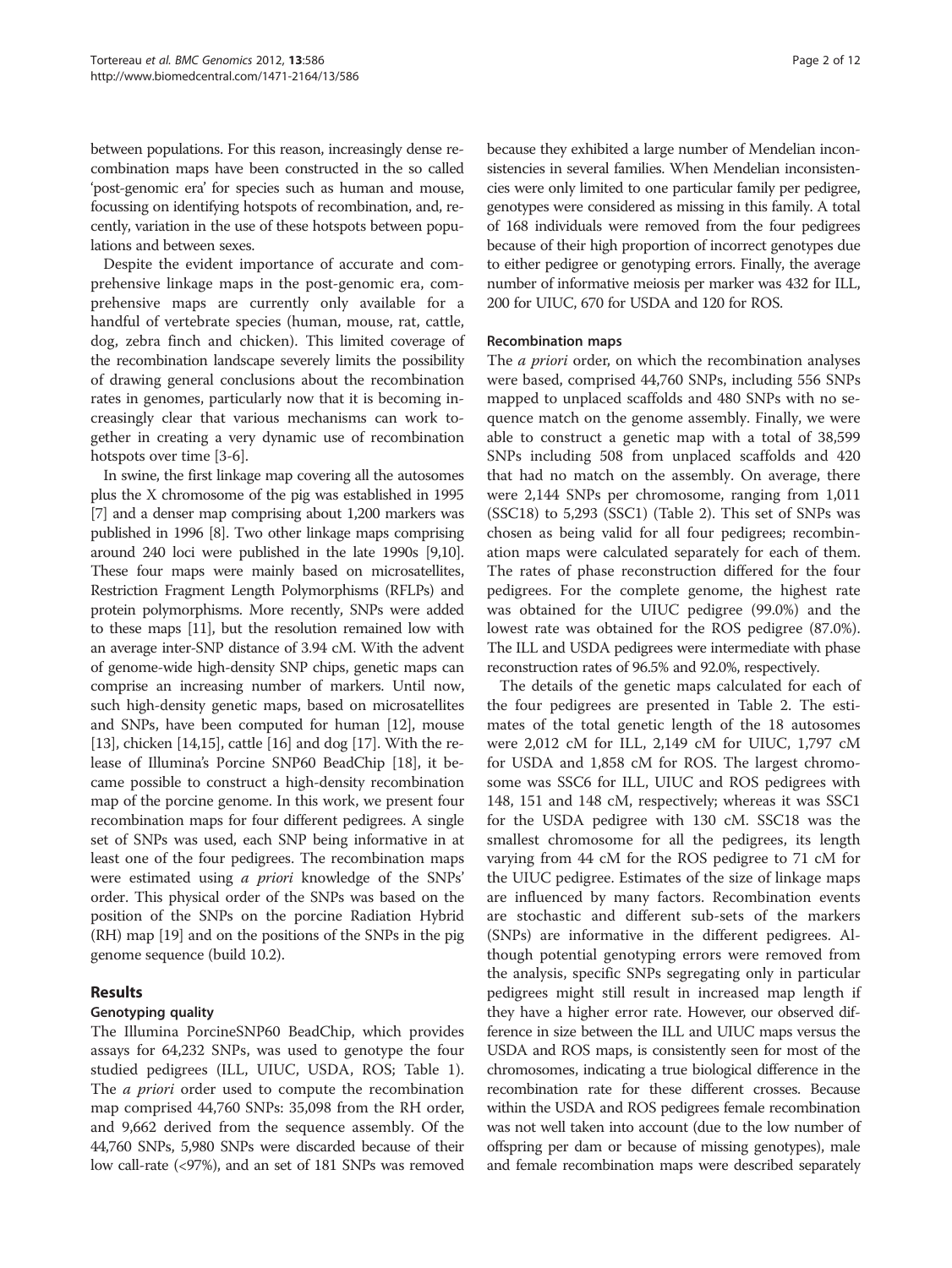<span id="page-3-0"></span>Table 1 Description of the four pedigrees

| Pedigree    | Cross           | F0 males      | F0 females    | F1 males | F1 females | F <sub>2</sub> |
|-------------|-----------------|---------------|---------------|----------|------------|----------------|
| ILL         | F <sub>2</sub>  | 3 Berkshire   | 17 Duroc      |          | 44         | 595            |
| <b>UIUC</b> | F2              | 3 Meishan     | 7 Yorkshire   |          | 15         | 260            |
| <b>ROS</b>  | F2 (reciprocal) | 5 Meishan     | 6 Large White |          | 16         | 151            |
|             |                 | 5 Large White | 5 Meishan     | 4        | 14         |                |
| USDA *      | overlapping F2  |               | 35            |          | 27         | 97             |
|             |                 | 3             | 55            | 10       | 53         | 376            |
|             |                 |               | 66            |          | 62         | 547            |

\*The USDA pedigree was derived from a population composed of ¼ Duroc, ¼ Large White, ¼ maternal Landrace and ¼ high growth Landrace.

only for the ILL and UIUC pedigrees (Table [3\)](#page-4-0). Consistent with findings in other mammals, the total lengths were longer for the female maps (2,244 and 2,545 cM for ILL and UIUC respectively) than for the male maps (1,782 and 1,747 cM for ILL and UIUC respectively). SSC1 stands out as an exception, with the male maps being longer than the female maps. This difference is due to a low recombination rate in the females in the region between 90 and 250 Mb (Figure [1\)](#page-4-0). In this 90–250 Mb region, the average recombination rate in females was 0.056 and 0.031 cM/Mb for ILL and UIUC respectively whereas it was 0.286 and 0.290 for males in ILL and UIUC pedigrees respectively.

#### Recombination rates

Recombination rates were calculated for non-overlapping bins of 1 Mb with marker positions delimiting the intervals

(Additional file [1](#page-11-0)). At the level of the genome, the highest average recombination rate was obtained for the UIUC pedigree with 0.85 cM/Mb, the lowest being obtained for the USDA pedigree with 0.70 cM/Mb (Table 2). This ratio was highly variable depending on the physical length of the chromosomes, the shortest ones having higher ratios than the longest ones (Figure [2\)](#page-4-0).

For the four pedigrees, the highest recombination rate was observed for SSC12 with values of 1.33, 1.30, 1.11 and 1.24 cM/Mb for ILL, UIUC, USDA and ROS, respectively. The lowest recombination rate was obtained on SSC1 with 0.37, 0.38, 0.33 and 0.37 cM/Mb for ILL, UIUC, USDA and ROS respectively (Table 2). At the genome level, recombination rates were higher in females than in males. At the chromosome levels, only SSC1 displayed higher recombination rates in males than

Table 2 Description of the linkage maps of the four pedigrees

|                |        |                         | ILL                     |             | <b>UIUC</b>         |       | <b>USDA</b>         |       | <b>ROS</b>          |       |  |
|----------------|--------|-------------------------|-------------------------|-------------|---------------------|-------|---------------------|-------|---------------------|-------|--|
| <b>SSC</b>     | Nb SNP | Physical length<br>(Mb) | Linkage<br>map $(cM)^*$ | cM/Mb**     | Linkage<br>map (cM) | cM/Mb | Linkage<br>map (cM) | cM/Mb | Linkage<br>map (cM) | cM/Mb |  |
|                | 5293   | 308                     | 145                     | 0.37        | 144                 | 0.38  | 130                 | 0.33  | 140                 | 0.37  |  |
| 2              | 2492   | 158                     | 122<br>0.64             |             | 137                 | 0.68  | 110                 | 0.57  | 113                 | 0.60  |  |
| 3              | 2044   | 141                     | 120                     | 0.74        | 122                 | 0.76  | 113                 | 0.71  | 106                 | 0.65  |  |
| $\overline{4}$ | 2789   | 143                     | 125                     | 129<br>0.70 |                     | 0.73  | 111<br>0.64         |       | 115                 | 0.61  |  |
| 5              | 1737   | 109                     | 114                     | 0.83        | 124                 | 0.94  | 97                  | 0.73  | 104                 |       |  |
| 6              | 2156   | 157                     | 148                     | 0.78        | 151                 | 0.87  | 122                 | 0.68  | 148                 | 0.85  |  |
| 7              | 2693   | 132                     | 132                     | 0.89        | 144<br>0.97         |       | 117                 | 0.78  | 119                 | 0.78  |  |
| 8              | 2008   | 147                     | 112                     | 0.63        | 124<br>0.70         |       | 110                 | 0.62  | 110                 | 0.62  |  |
| 9              | 2166   | 153                     | 127                     | 0.74        | 135                 | 0.81  | 117                 | 0.69  | 112                 | 0.63  |  |
| 10             | 1173   | 77                      | 109                     | 1.22        | 116                 | 1.29  | 99                  | 1.10  | 89                  | 0.96  |  |
| 11             | 1332   | 86                      | 85                      | 0.77        | 96                  | 0.89  | 77                  | 0.70  | 73                  | 0.62  |  |
| 12             | 1038   | 63                      | 99                      | 1.33        | 99                  | 1.30  | 86                  | 1.11  | 94                  | 1.24  |  |
| 13             | 2875   | 216                     | 113                     | 0.45        | 122                 | 0.51  | 97                  | 0.40  | 117                 | 0.47  |  |
| 14             | 3142   | 153                     | 124                     | 0.75        | 138                 | 0.85  | 110                 | 0.64  | 111                 | 0.64  |  |
| 15             | 2085   | 154                     | 108                     | 0.61        | 123                 | 0.67  | 97                  | 0.54  | 110                 | 0.61  |  |
| 16             | 1337   | 85                      | 83                      | 0.80        | 91                  | 0.86  | 78                  | 0.75  | 77                  | 0.73  |  |
| 17             | 1227   | 68                      | 78                      | 0.94        | 83                  | 1.05  | 67                  | 0.81  | 76                  | 0.98  |  |
| 18             | 1011   | 60                      | 68                      | 0.91        | 71                  | 0.95  | 59                  | 0.80  | 44                  | 0.56  |  |
| <b>TOTAL</b>   | 38599  | 2334                    | 2012                    | 0.78        | 2149                | 0.85  | 1797                | 0.70  | 1858                | 0.71  |  |

\* Linkage map lengths are the sex-averaged map lengths, calculated by using all the individuals of the pedigree. \*\*The ratio cM/Mb was calculated in bins of 1 Mb.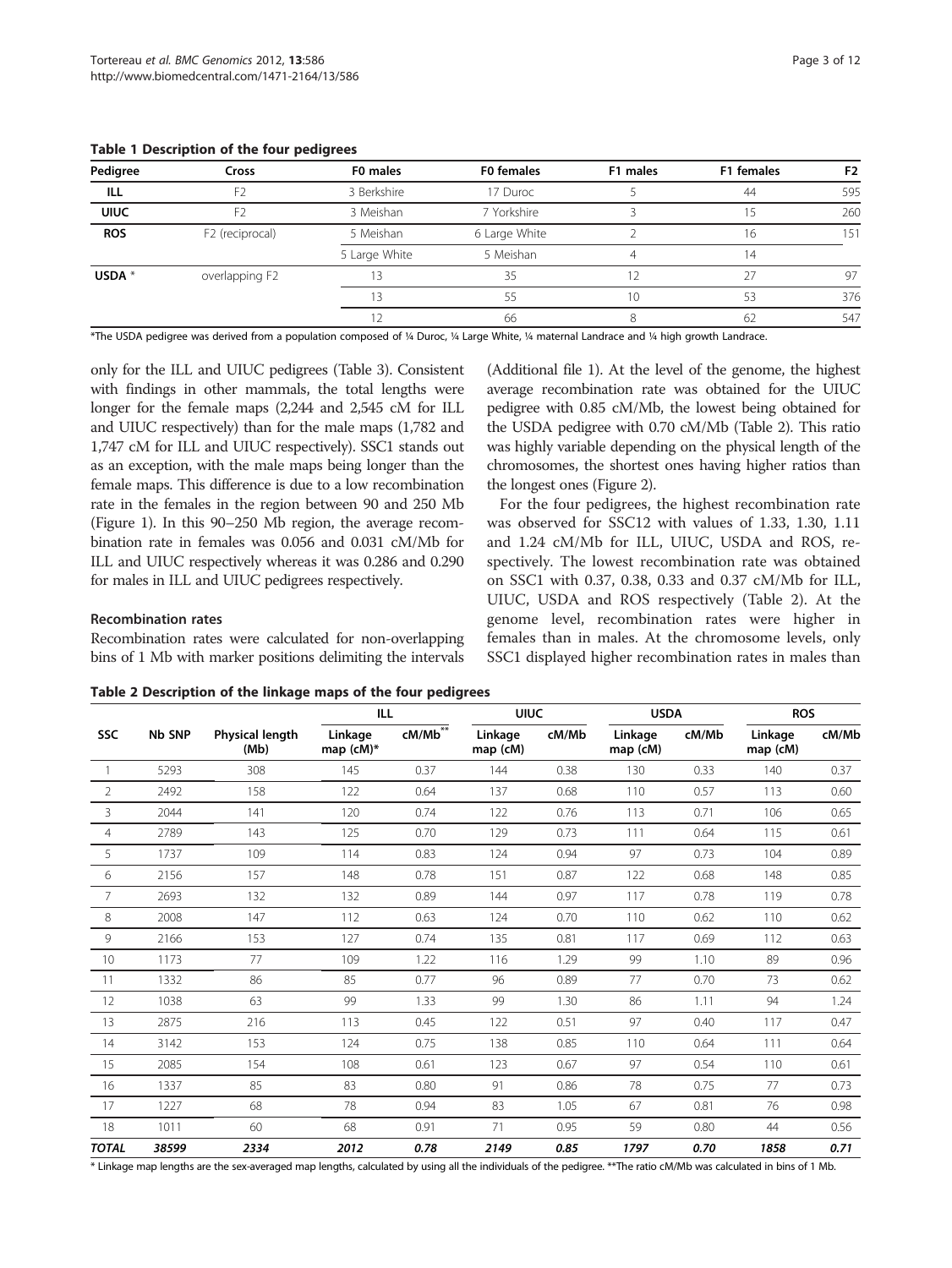|                | ILL $\varphi$    |       | ILL $\delta$     |       | UIUC $\sqrt{2}$  |       | UIUC $\delta$    |       |  |
|----------------|------------------|-------|------------------|-------|------------------|-------|------------------|-------|--|
| <b>SSC</b>     | Linkage map (cM) | cM/Mb | Linkage map (cM) | cM/Mb | Linkage map (cM) | cM/Mb | Linkage map (cM) | cM/Mb |  |
|                | 138              | 0.34  | 151              | 0.40  | 129              | 0.33  | 159              | 0.42  |  |
| $\overline{2}$ | 133              | 0.70  | 111              | 0.58  | 167              | 0.83  | 107              | 0.53  |  |
| $\overline{3}$ | 130              | 0.80  | 111              | 0.69  | 135              | 0.85  | 109              | 0.67  |  |
| $\overline{4}$ | 137              | 0.76  | 112              | 0.63  | 150              | 0.87  | 108              | 0.60  |  |
| 5              | 128              | 0.93  | 100              | 0.74  | 147              | 1.05  | 100              | 0.82  |  |
| 6              | 170              | 0.89  | 125              | 0.68  | 181              | 1.05  | 120              | 0.69  |  |
| $\overline{7}$ | 146              | 0.96  | 118              | 0.82  | 176              | 1.17  | 112              | 0.77  |  |
| 8              | 120              | 0.66  | 105              | 0.60  | 140              | 0.78  | 108              | 0.63  |  |
| 9              | 144              | 0.85  | 110              | 0.64  | 167              | 1.00  | 103              | 0.63  |  |
| 10             | 126              | 1.41  | 93               | 1.03  | 140              | 1.53  | 91               | 1.05  |  |
| 11             | 107              | 0.95  | 63               | 0.59  | 118              | 1.07  | 74               | 0.72  |  |
| 12             | 117              | 1.58  | 81               | 1.08  | 124              | 1.70  | 74               | 0.90  |  |
| 13             | 115              | 0.46  | 112              | 0.44  | 133              | 0.51  | 110              | 0.44  |  |
| 14             | 135              | 0.84  | 112              | 1.01  | 163              | 0.66  | 112              | 0.69  |  |
| 15             | 115              | 0.63  | 102              | 0.58  | 151              | 0.81  | 95               | 0.53  |  |
| 16             | 96               | 0.90  | 70               | 0.70  | 119              | 1.13  | 62               | 0.59  |  |
| 17             | 100              | 1.19  | 56               | 0.70  | 114              | 1.40  | 52               | 0.70  |  |
| 18             | 87               | 1.17  | 50               | 0.65  | 91               | 1.23  | 51               | 0.68  |  |
| <b>TOTAL</b>   | 2244             | 0.89  | 1782             | 0.70  | 2545             | 1.00  | 1747             | 0.67  |  |

<span id="page-4-0"></span>Table 3 Description of sex-specific linkage maps of the ILL and UIUC pedigrees

\* The ratio cM/Mb was calculated in bins of 1 Mb.

in females, for ILL and UIUC pedigrees (Table 3). The distribution of recombination rates was not constant along the chromosomes with high recombination rates mostly concentrated around the end of the chromosomes (Figure 1 and Figure [3](#page-5-0)). This is seen both in male and female recombination but the effect is somewhat stronger in female recombination. Overall, the recombination maps for the 4 pedigrees are in good agreement, although small local differences can be detected.

On SSC9, the large gap observed is due to the absence of SNPs that could be reliably included for the four pedigrees in the genetic maps. The distribution of the recombination rates plotted against the physical distance to the closest chromosome end confirm that high recombination rates tend to cluster around the chromosome ends, irrespective of the position of the centromere (Figure [4\)](#page-6-0). For the sex-averaged map, the correlation between the recombination rate and the





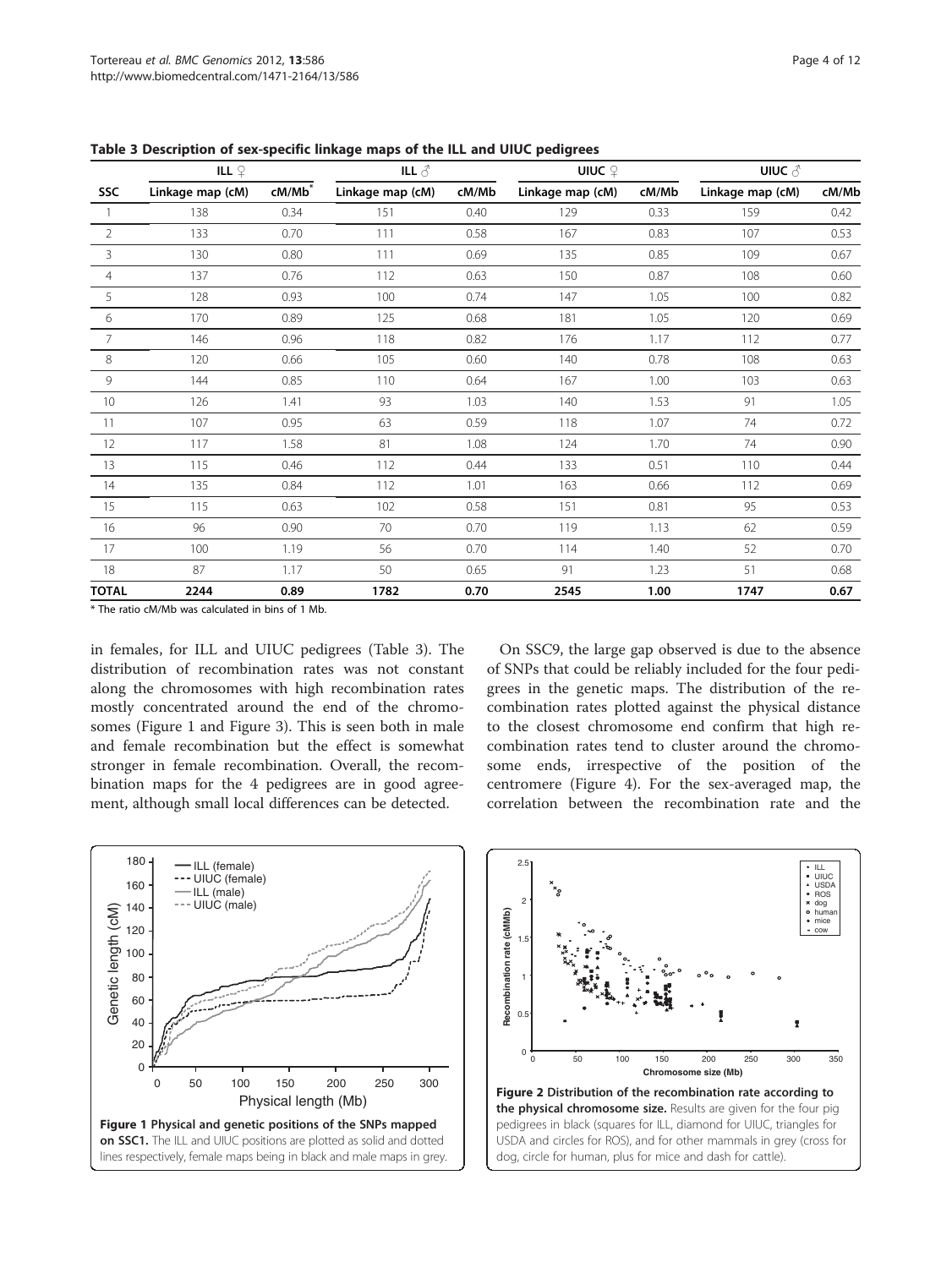<span id="page-5-0"></span>Tortereau et al. BMC Genomics 2012, 13:586 Page 5 of 12 http://www.biomedcentral.com/1471-2164/13/586



Results for ILL, UIUC, USDA and ROS pedigrees are given in blue, red, green and grey respectively.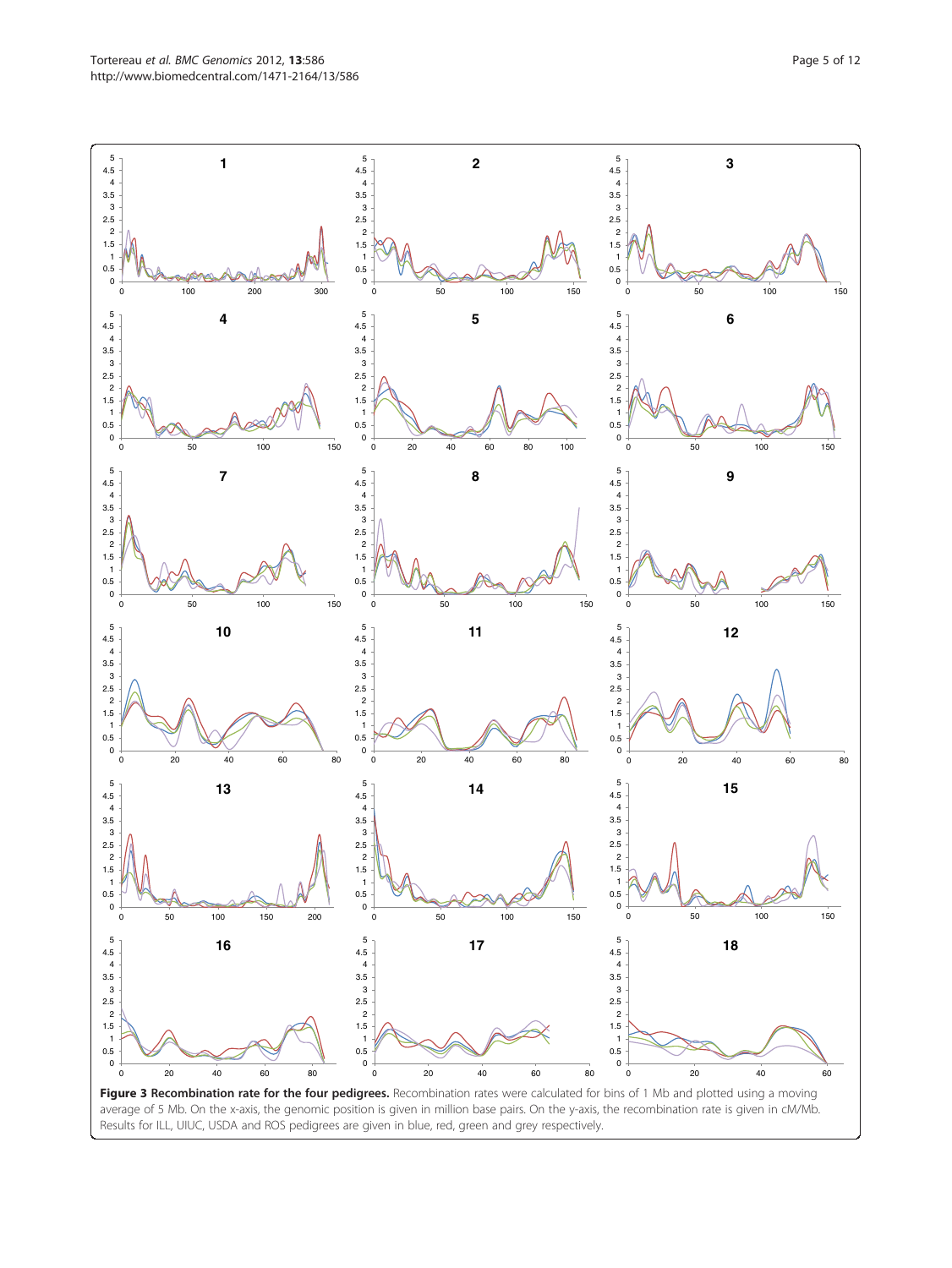<span id="page-6-0"></span>

physical distance to the closest chromosome end was estimated to be −0.48 (p-value < 0.0001), and correlations for separate male and females maps were identical.

## Correlation of recombination with sequence parameters

Correlations between recombination rates and various sequence parameters (GC content, repetitive elements content and short sequences) have previously been observed in human [\[12](#page-11-0)], chicken [[14\]](#page-12-0), dog [[17\]](#page-12-0) and mouse [\[13](#page-11-0)]. The occurrence of these sequence parameters was calculated within bins of 1 Mb and the correlations with the recombination rates were estimated. With the sex-average map, all sequence features were highly significantly correlated with the recombination rate (p-value  $< 0.05$ ). However, the level of the correlations was lower for LINEs and LTRs, with Pearson correlation coefficients of −0.05 and 0.06, respectively. The comparison of the sequence composition of recombination 'jungles' and 'deserts' (1 Mb intervals with the 10% highest and 10% lowest recombination rates respectively) also highlights this link between the occurrence of specific sequence features and recombination rate (Table [4](#page-7-0)). Recombination jungles were enriched in specific GC rich motifs as compared to the deserts. The largest difference was observed for the CCCCACCCC sequence, this sequence being almost three times more frequent in recombination jungles than in deserts.

Male and female recombination rates were also analysed separately and large differences were observed. The correlation of the recombination rate with GC content was higher in females (0.44) than in males (0.15) (Table [4](#page-7-0)). In agreement with this is the observation that in females recombination is higher only when the GC content of the region is higher than 0.40 whereas it is lower for regions where the GC ratio is smaller than 0.39 (Figure [5](#page-7-0)).

Jungle/desert ratios were also highly different between sexes for SINEs and short sequence motifs. In females, this ratio reached 3.41 for the CTCF consensus sequence (CCNCCNGGNGG), whereas it only reached 1.52 in males.

## **Discussion**

#### Genetic maps

The reliability of a recombination map is of major importance for linkage and genome-wide association analyses [[1](#page-11-0)]. The presented recombination maps were computed for four different pedigrees, with a subset of SNPs being optimal for all of them, finally comprising 38,599 SNPs. Because only SNPs for which sequence and RH positions were in agreement were included in the analyses and because the recombination maps confirmed the a priori order, the map presented in this study is expected to be as accurate as possible with currently available data. The map presented in this paper is the densest recombination map ever computed for the porcine genome. Until now, the shortest average marker interval on a genetic map was reached by the USDA MARC map [\[8](#page-11-0)] with an average interval of 2.23 cM. The large number of SNPs as well as the high number of informative meiosis included in the present analysis enabled the computation of a highdensity recombination map of the porcine genome with a consequent substantial increase in resolution (around 0.1 cM) compared to previous maps. The total length of the genetic map varied between the four pedigrees, from 1,797 cM to 2,149 cM, which is smaller than the previously published genetic maps. This decrease in the total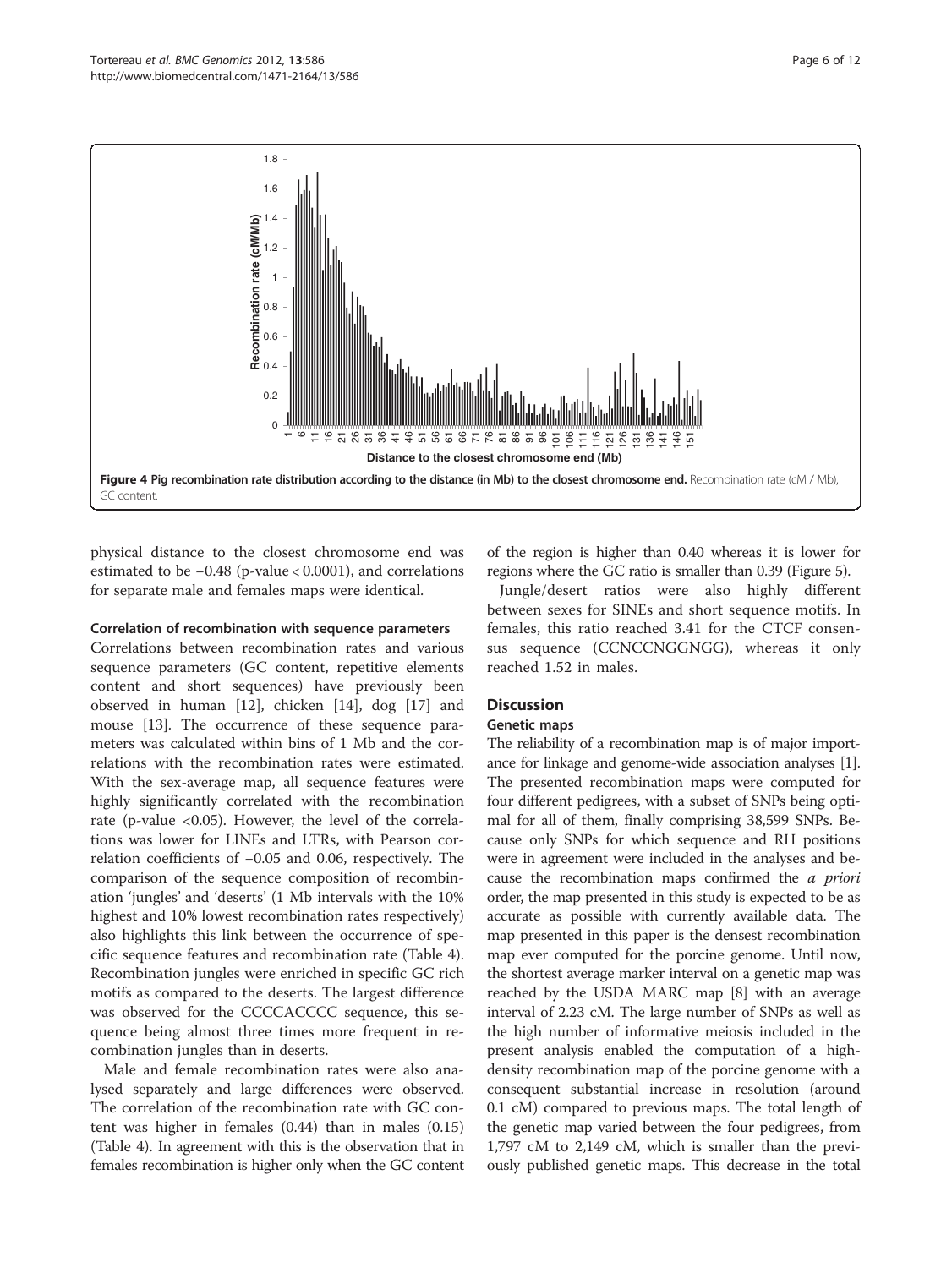|                      | Sex-average |          |      |      |      |                    | Male     | Female |      |      |             |          |      |      |      |
|----------------------|-------------|----------|------|------|------|--------------------|----------|--------|------|------|-------------|----------|------|------|------|
| Motif                | Correlation | P-value  |      | D    | J/D  | <b>Correlation</b> | P-value  |        | D    | J/D  | Correlation | P-value  |      | D    | J/D  |
| GC%                  | 0.34        | < 0.0001 | 0.45 | 0.38 | 1.19 | 0.15               | < 0.0001 | 0.43   | 0.40 | 1.09 | 0.44        | < 0.0001 | 0.46 | 0.38 | 1.21 |
| Line                 | $-0.05$     | 0.0227   | 458  | 492  | 0.93 | 0.03               | 0.1643   | 477    | 485  | 0.98 | $-0.08$     | < 0.0001 | 456  | 494  | 0.92 |
| Low-complexity       | $-0.26$     | < 0.0001 | 131  | 174  | 0.75 | $-0.15$            | < 0.0001 | 139    | 165  | 0.84 | $-0.31$     | < 0.0001 | 129  | 173  | 0.75 |
| <b>LTR</b>           | 0.06        | 0.0037   | 136  | 132  | 1.03 | 0.07               | 0.0011   | 136    | 133  | 1.02 | $-0.01$     | 0.5137   | 131  | 135  | 0.97 |
| Simple repeat        | 0.31        | < 0.001  | 179  | 150  | 1.19 | 0.18               | < 0.0001 | 174    | 158  | 1.10 | 0.31        | < 0.0001 | 179  | 150  | 1.19 |
| <b>SINE</b>          | 0.35        | < 0.0001 | 754  | 506  | 1.49 | 0.18               | < 0.0001 | 690    | 587  | 1.18 | 0.43        | < 0.0001 | 785  | 492  | 1.60 |
| <b>CCTCCT</b>        | 0.34        | < 0.0001 | 463  | 294  | 1.57 | 0.17               | < 0.0001 | 424    | 339  | 1.25 | 0.41        | < 0.0001 | 474  | 291  | 1.63 |
| CCTCCCT              | 0.37        | < 0.0001 | 159  | 82   | 1.95 | 0.19               | < 0.0001 | 143    | 103  | 1.38 | 0.45        | < 0.0001 | 166  | 81   | 2.05 |
| <b>CTCTCCC</b>       | 0.38        | < 0.0001 | 137  | 79   | 1.72 | 0.21               | < 0.0001 | 125    | 93   | 1.34 | 0.44        | < 0.0001 | 141  | 80   | 1.76 |
| CCCCCCC              | 0.41        | < 0.0001 | 184  | 64   | 2.88 | 0.21               | < 0.0001 | 155    | 89   | 1.73 | 0.49        | < 0.0001 | 193  | 62   | 3.10 |
| CCCCACCCC            | 0.36        | < 0.0001 | 52   | 18   | 2.91 | 0.17               | < 0.0001 | 43     | 28   | 1.52 | 0.45        | < 0.0001 | 56   | 17   | 3.30 |
| CCNCCNGGNGG          | 0.25        | < 0.0001 | 24   | 8    | 2.84 | 0.09               | < 0.0001 | 19     | 12   | 1.52 | 0.33        | < 0.0001 | 25   | 7    | 3.41 |
| <b>CCNCCNTNNCCNC</b> | 0.36        | < 0.0001 | 44   | 17   | 2.68 | 0.19               | < 0.0001 | 37     | 24   | 1.55 | 0.44        | < 0.0001 | 47   | 16   | 2.95 |

<span id="page-7-0"></span>Table 4 Correlations between recombination rate and sequence composition in 1 Mb bins

Columns J and D represent the average composition (GC content and counts of motifs) of Jungle and Desert regions respectively. The J/D ratio represents the comparison of these compositions, a value higher than one indicating that the motif is more frequent in Jungle than in Desert regions.

length of the map can in part be explained by the lower rate of genotyping errors with SNP chip genotyping as compared to microsatellites or RFLP genotyping. Another factor that contributes to the decreased map size is the fact that male meioses contributed most to the current map, while the USDA maps [\[8,](#page-11-0)[20](#page-12-0)] were based primarily on female meioses. Concerning the map computed with gene-associated SNPs [[11](#page-11-0)], the sex-averaged genetic maps presented in our study are 15 to 45% shorter, if we take into account only the regions covered in both studies [\[11\]](#page-11-0). The same is observed for the sex-specific maps. Female maps are 21 to 33% shorter in our study, and the two male genetic maps are around 18-19% shorter than the one presented by Vingborg et al. [\[11](#page-11-0)]. Recently, two genetic maps based on the 60 k SNP chip have been published for Landrace and Duroc, with similar chromosome lengths as in our study



except for SSC1 where a length of 199.8 cM was obtained in Landrace, very different from all the others [\[21](#page-12-0)].

#### Recombination rates

The recombination map of the porcine genome described in this paper, revealed major chromosomal as well as regional differences in recombination rates. The four pedigrees clustered into two different groups, ILL and UIUC having recombination rates close to 0.8 cM/Mb whereas the two other pedigrees had lower recombination rates close to 0.7 cM/Mb. All these values are in the range of previous findings in mammals (from 0.6 cM/Mb in mouse [[13](#page-11-0)] to 1.25 cM/Mb in cattle [[16](#page-12-0)]). In birds, the observed recombination rate is higher with a value of 1.5 cM/Mb in the zebra finch [\[22\]](#page-12-0) and up to 2.7 to 3.4 cM/Mb in chicken [[15](#page-12-0)]. Differences in recombination rate within a species have already been described in mice [[23](#page-12-0)] and chicken [[14,15\]](#page-12-0). Differences in recombination rate observed in this study among the four pedigrees are partly explained by the percentage of phases that could be reconstructed. A lower number of phases could be reconstructed in the two pedigrees in which family sizes were small (USDA) or where several mother genotypes were missing (ROS). Another potential cause for the observed differences are sequence variations within the individuals used, and in particular structural variants like copy number variants and local inversions. In particular the UIUC and ROS crosses involving Chinese (Meishan) and European (Large White/ Yorkshire) breeds which diverged around 1 million years ago [[24](#page-12-0)], are likely to have local inversions that would affect recombination at these positions.

In addition to these differences among the four pedigrees studied, the recombination rate also varied among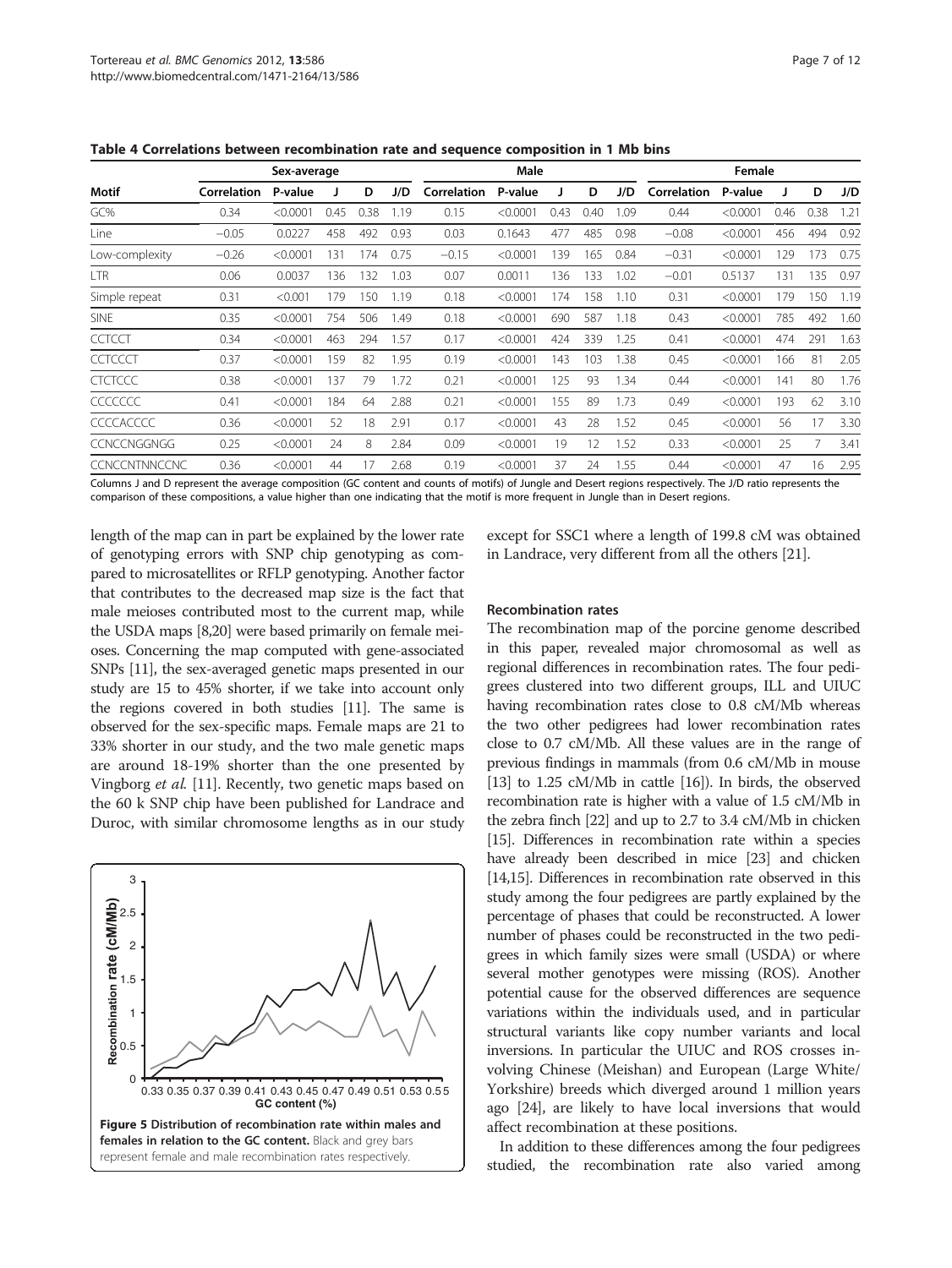chromosomes (Table [2](#page-3-0) and Figure [2](#page-4-0)) as well as within chromosomes (Figure [1](#page-4-0)). The distribution of the recombination rate according to the physical size of the chromosomes obtained with the pig was in agreement with the distributions observed in other mammalian species and birds: shortest chromosomes exhibiting higher recombination rates. This result is in line with the observation of at least one cross-over occurring per meiosis per chromosome [[25](#page-12-0)]. It is noteworthy that for the longest chromosomes in pig, the overall recombination fraction (cM/Mbp) is much lower than for any other mammalian species for which recombination maps have been developed to date (Figure [2](#page-4-0)).

The distribution of the recombination rate according to the distance to the closest chromosome end showed that higher recombination rates were mostly observed towards the ends of the pig chromosomes. Moreover, the position of the centromere did not seem to influence this distribution: e.g., SSC13 is an acrocentric chromosome and the distribution of the recombination rate along this chromosome is very similar to the distribution along metacentric or submetacentric chromosomes (pig chromosomes 1 to 12 being meta- or submetacentric chromosomes, the others being acrocentric chromo-somes [\[26\]](#page-12-0)). Other species with acrocentric chromosomes, such as the dog, show a marked increase in recombination fraction at the medial and centromeric parts of most chromosomes [[17](#page-12-0)]. The general absence of this pattern in the acrocentric chromosomes in pigs raises questions on how and particularly when the pig chromosomes became acrocentric. The evolution of centromere positions can be highly dynamic, and the current apparent disparity between centromere position and recombination rate may hint at a recent shift of the position of the centromere in several pig chromosomes.

In human and rat, recombination rates were also found higher in the telomeric regions and reduced close to the centre of the chromosomes [[27](#page-12-0)], but this pattern is not as pronounced as in the pig. This preferential distribution of crossing overs at the chromosomal ends is even more striking in zebra finch with long central regions where the recombination rate remains extremely low [[22\]](#page-12-0). However, in the zebra finch, and also in chicken, these telomeric regions of exceptionally high recombination compared to the other parts of the chromosomes seem to be much more confined to the extreme edges of the chromosomes, whereas in the pig these distal regions of high recombination are less pronounced but much greater in size. In some species, however, this particular distribution of recombination rate along a chromosome is not observed. In the mouse, the correlation estimated between recombination rate and the distance to the centre of the chromosome does not differ from the one estimated with respect to the distance to the telomere [\[27](#page-12-0)], which is in agreement with

the distribution of the recombination rate estimated from the sex-averaged genetic map [\[13\]](#page-11-0). Similarly, the plot of the genetic map against the physical map of the bovine genome does not show this sigmoid-like pattern that indicates higher recombination rates at the chromosome ends [[16](#page-12-0)]. What is particularly striking in the pig, is that this elevated recombination towards the ends of the chromosomes is also seen for the acrocentric chromosomes. Previous observations in other mammals, were interpreted as that recombination at centromeric regions was low, because recombination would interfere with kinetochore assembly [[28](#page-12-0)] at the centromers. Unless the pig has evolved specific features to overcome such interference, which does not seem to be very likely, other yet unknown structures of mammalian chromosomes underlie these observed differences.

#### Recombination and sequence features

In this study, we show that recombination rates vary with the distance to the closest chromosome end. In human, the GC content was negatively correlated with the distance to the chromosome end [[29\]](#page-12-0), and the porcine genome exhibits the same negative correlation. The GC content has also been shown to be strongly positively correlated with recombination rates in human [[12,](#page-11-0)[30,31\]](#page-12-0), mice [\[13](#page-11-0)], chicken [[14](#page-12-0)] and zebra finch [\[22](#page-12-0)], and this was also confirmed in this study. This seemingly universal positive correlation between GC content and recombination is thought to signify a shared underlying mechanism determining recombination rates [\[32,33](#page-12-0)], although it has been proposed that higher GC content can conversely be the result of high recombination rate [[34,35\]](#page-12-0).

Mechanisms explaining the direct relationship between GC content and recombination rate identify the presence of certain recognition motifs for DNA binding proteins that have a known function in meiosis or the recombination process directly, such as cohesin and PR domain-containing protein 9. In other mammalian and avian species, high-density linkage maps have shown strong correlations between recombination rates and various sequences such as the consensus cohesion binding site; the 7-nucleotide oligomer CCTCCCT [[4](#page-11-0),[13](#page-11-0)] and a 13-nucleotide oligomer described in human CCNCCNTNNCCNC [[3\]](#page-11-0). Recently, it was shown that this 13-nucleotide sequence is recognized in vitro by the human PR domain-containing protein 9, encoded by the PRDM9 gene [[4\]](#page-11-0). The PR domain-containing protein 9 is known to regulate recombination hotspot activity in human [[5](#page-11-0)]. GC-rich motifs have been investigated in this study and all of them are overrepresented in recombination jungles and underrepresented in deserts. The sequences CCTCCCT and CCCCACCCC, overrepresented in about 10% of human hotspots [\[3\]](#page-11-0) are also correlated with higher recombination rates in mouse and chicken, jungle/desert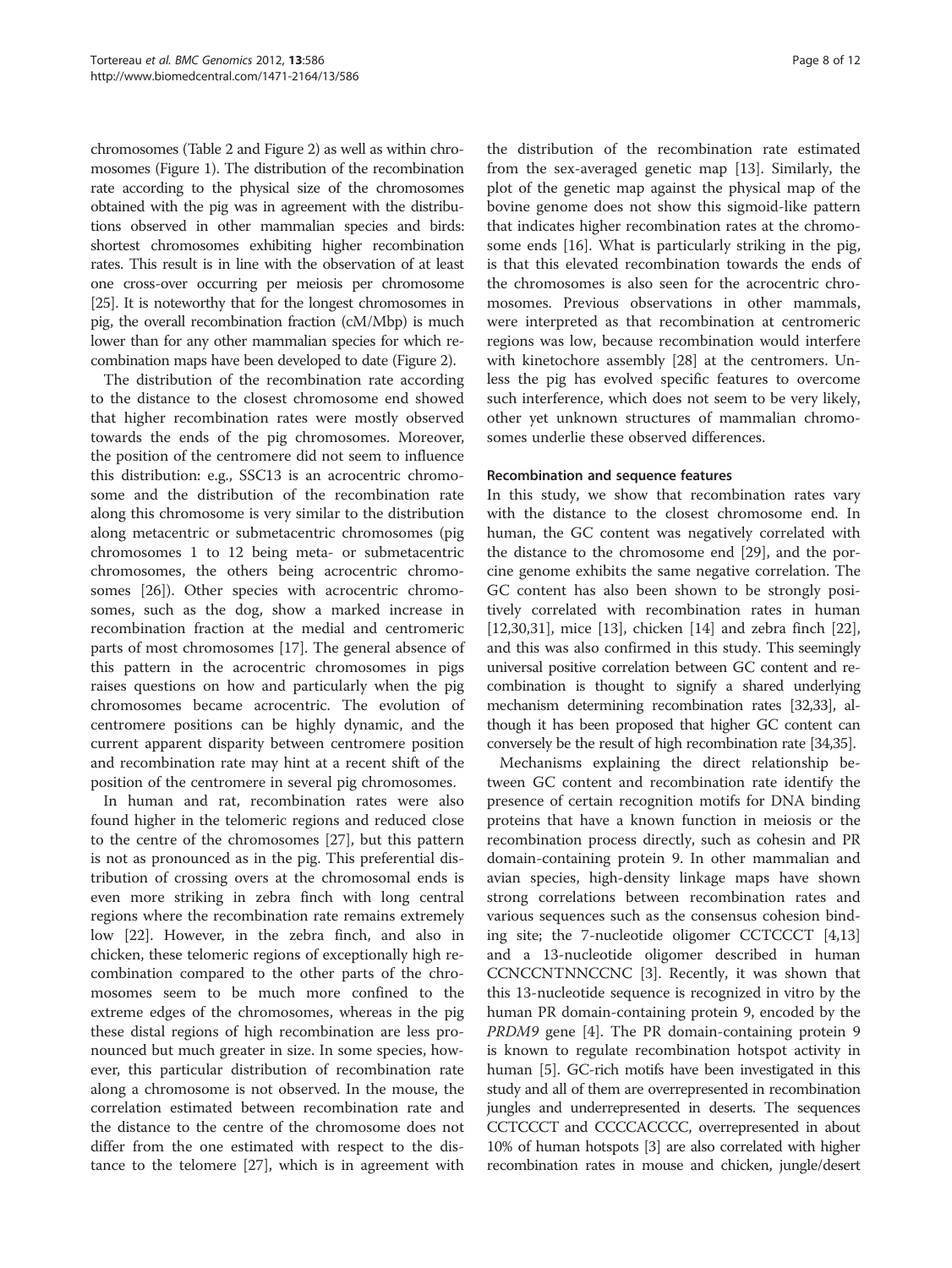ratios being close to 2 or higher. The same is observed in this study with a ratio close to 2 or higher (Table [4](#page-7-0)).

#### Sex-differences

In our study, male and female maps were analysed separately for the ILL and UIUC pedigrees. In both designs, female meioses were better sampled than in the two other pedigrees for which dams were not always genotyped or had too few offspring. The ROS and USDA maps are thus closer to male maps that can be explained by their shorter lengths as compared to the sex-average maps of ILL and UIUC. It should also be noted that the length of the female maps that are reported here are close to the original MARC map that was based primarily on female meioses [\[8\]](#page-11-0).

In most species, the heterogametic sex is expected to have a lower recombination rate than the homogametic sex [\[36\]](#page-12-0). This was confirmed in this study at the level of the genome with female maps being longer than male maps by 26% or 46% for ILL and UIUC pedigrees, respectively. However, SSC1 stood out with more recombination events described within males than within females. As shown in Figure [1,](#page-4-0) females displayed a 160 Mb region with a very low recombination frequency. Vingborg et al. [\[11](#page-11-0)] found that SSC1 was longer in females than in males, but the 70–100 cM region of SSC1 also displayed higher recombination in males than in females [\[11\]](#page-11-0). The greater genetic length of SSC1 in males as compared to females was already observed in previous pig genetic maps [[7](#page-11-0)[,37-39\]](#page-12-0). All these previous maps were based on crosses between genetically diverse founder/grandparental animals including Wild Boars and European commercial breeds [[37](#page-12-0)] and Chinese and European breeds [[8](#page-11-0)[,39\]](#page-12-0) or combinations thereof [\[37\]](#page-12-0). The current study also included highly diverse pedigree origins, which makes breed effects therefore unlikely to be the major explanation for this locally low recombination rate. For the ILL pedigree, we observed a small difference between the male and female maps of SSC13 and this was also reported by Guo et al. [\[39\]](#page-12-0) who observed a female to male ratio of 0.98 for this chromosome. In the linkage map computed with gene-associated SNPs, SSC13 was also found to be rather similar in males and females [\[11](#page-11-0)]. For this chromosome, we did not observe such large sex-differences in the distribution of the recombination rates along the chromosome as for SSC1. To better understand this apparent discrepancy in recombination rates between male and female on different chromosomes, we plotted the recombination rates as a function of GC content for male and female separately (Figure [5](#page-7-0)). Although in both sexes higher average recombination frequencies were observed for regions exhibiting a higher GC content, this correlation was much greater in females than in males. This also explains why, contrary to what is observed in most other mammals [\[6](#page-11-0)], there is a tendency of females to show even more elevated

recombination towards the ends of the chromosomes than the males. In fact, males showed a clear lower recombination rate at AT rich regions, but females showed an even lower recombination at AT rich regions relative to males. This resulted in an overall lower recombination rate in females in AT rich regions than observed in males. This may explain the observation on SSC1, where the recombination was higher in males due to the 90–250 Mb region being relatively AT rich (GC content of 0.39 compared to the genome average of 0.42). This effect was only clearly observed on SSC1 since the other chromosomes lack such long regions of low GC content. A positive correlation between recombination rates in female and GC content had already been reported in human [[40](#page-12-0)], and this was confirmed in the present analysis (Table [4](#page-7-0)). Recombination in males appeared to be less sensitive to the frequency of the GC rich motifs and the observed jungle / desert ratios are much higher in females.

The positive relationship between GC content and female recombination does not appear to be universal. Sex-specific GC related recombination rates for instance have been observed in dogs, but appears to be opposite in this species: higher GC content appears to be negatively correlated with female recombination rate [\[17](#page-12-0)]. Since the study on dog recombination did not dissect the precise relationship of male and female recombination rates as a function of GC content as done in the present study it is difficult to compare the results. However, this opposite relationship in dogs may hint at specific recombination mechanisms that apply to acrocentric vs. metacentric karyotypes, and demonstrates the importance of having detailed recombination maps for many different species for comparative genome biology purposes.

Even if the mechanisms underlying sex differences in recombination are largely unknown, a number of mechanisms for sex-specific differences have been proposed: difference in time allotted for so called bouquet formation in meiosis [\[6](#page-11-0)], difference in the compactness of the chromosomes at pachytene phase of meiosis [\[41](#page-12-0)], genomic imprinting [\[6\]](#page-11-0), or differences in the use of specific recombinationhotspot specific motifs [[12](#page-11-0)[,41\]](#page-12-0). For instance, it has been shown that different alleles of the RNF212 gene can have opposite effects on male and female recombination rate [[12](#page-11-0)]. In mice, a QTL analysis was carried out to detect regions of the genome underlying recombination rate and the most significant QTLs were observed on chromosome X [\[42\]](#page-12-0). This raises the possibility that chromosomes X and/or Y may be involved in the observed striking difference of recombination rates between males and females. However, the analysis included only males, so no sexspecific QTL could be analysed. This study in mice indicated that genomic variations on the X chromosome influenced the recombination rate, but it did not provide further explanation of why females recombine more than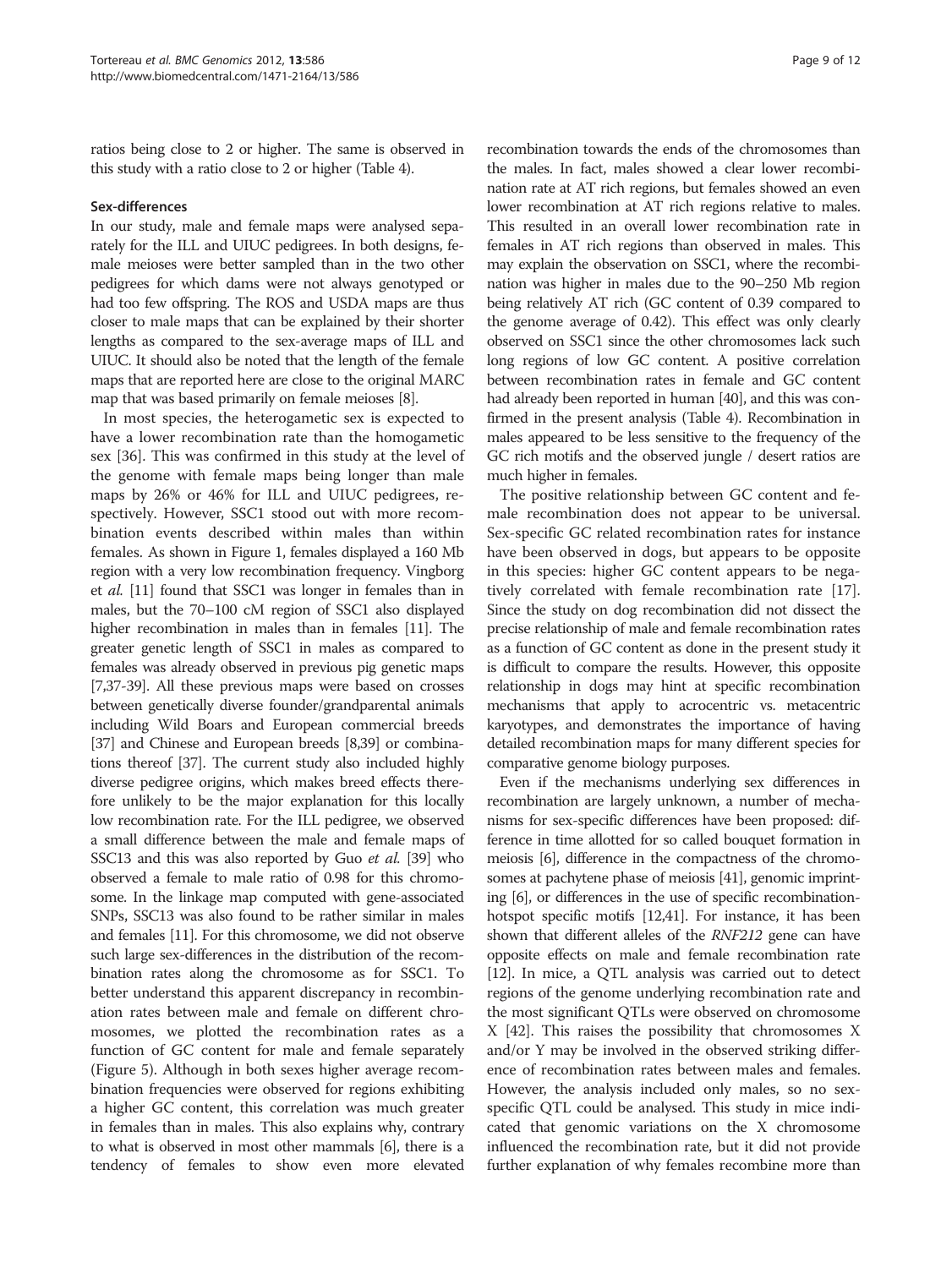males. Finally, in mice, the analysis of meiocytes from XX females, XY males, XY sex-reversed and XO females indicated that recombination patterns depend more on being a male or a female than on the true chromosomal genotype [\[43](#page-12-0)]. All of these mechanisms may be compatible with the patterns observed in the present paper. In fact, the evolution of recombination and recombination hotspots seems highly dynamic, and may involve universal (e. g. chromosome compactness at the pachytene phase at meiosis) and species specific mechanisms (e.g. use of sex specific hotspots). The importance of each of these mechanisms will need to be tested for various species using higher density linkage maps in the future.

#### Conclusions

In this study we present the first high-density recombination map of the porcine genome, with a resolution substantially higher than previously published maps. This high resolution enabled us to focus on the differences between low and high- recombining regions of the genome, and on the large differences that we observed between males and females. As expected, at the genome level, female maps were longer than male maps. The unexpected higher recombination rates in males observed on SSC1, could be explained by a large region of low GC content where females showed very low recombination rates. The higher correlation between recombination rate and GC content (as well as GC rich motifs) in females as compared to males was confirmed at the genome level. Until now, this high correlation between recombination rates in females and GC content has only been reported in human. Further analyses of the mechanisms underlying recombination are needed to identify the molecular mechanism underlying this observed difference. The increased insight into the porcine recombination landscape will help future studies aimed at understanding the evolution of the pig genome and at fine-mapping identified QTLs for economically important traits.

## Methods

#### Mapping populations and SNP genotyping

The animals used to compute the recombination maps belong to four independent pedigrees. Three were based on an F2 design (including one reciprocal cross) and one was based on multi-stage crosses. Details about the four pedigrees are presented in Table [1.](#page-3-0)

To compute recombination maps, only families with more than four full-sibs were retained in the analysis. Therefore, recombination maps were calculated based on the information from 573 animals of the ILL pedigree, 247 from the UIUC pedigree, 204 from the ROS pedigree and 1298 from the USDA pedigree. The four pig pedigrees were genotyped using the Illumina PorcineSNP60 BeadChip (San Diego, CA, USA). Each pedigree was genotyped independently, and a total of 664 samples from ILL, 337 from UIUC, 208 from ROS and 1337 from USDA were genotyped. To carry out the computation of recombination maps, only SNPs with a call rate higher than 97% were retained. In addition, all the genotypes were checked for Mendelian inheritance and erroneous genotypes were set as missing. Double recombinants at specific markers were considered as genotyping errors and the corresponding genotypes were therefore set as missing.

#### Recombination map calculation

Recombination maps were computed for each pedigree independently using a single set of SNPs, each SNP being informative in at least one of the four pedigrees. The first step of the recombination map calculation was to determine the best physical order of the markers based on the RH mapping [[19](#page-12-0)] and in silico mapping of the SNPs to the pig genome sequence. The genotyping of the two RH panels of the porcine genome on the PorcineSNP60 BeadChip enabled the computation of a physical map [[19\]](#page-12-0). SNPs were positioned on the current pig genome sequence build 10.2 ([ftp://ftp.ncbi.nih.gov/genbank/gen](ftp://ftp.ncbi.nih.gov/genbank/genomes/Eukaryotes/vertebrates_mammals/Sus_scrofa/Sscrofa10.2/)[omes/Eukaryotes/vertebrates\\_mammals/Sus\\_scrofa/](ftp://ftp.ncbi.nih.gov/genbank/genomes/Eukaryotes/vertebrates_mammals/Sus_scrofa/Sscrofa10.2/) [Sscrofa10.2/\)](ftp://ftp.ncbi.nih.gov/genbank/genomes/Eukaryotes/vertebrates_mammals/Sus_scrofa/Sscrofa10.2/) by aligning the 200 bp sequence adjacent to the SNP against build 10.2 using BLAT [[44\]](#page-12-0). The RH order was considered as the basic order and when it was consistent with the sequence assembly, SNPs from the assembly were included in the best physical order.

The second step was the estimation of the recombination rates along chromosomes using the method described by Coop et al. [[45](#page-12-0)]. Briefly, haplotypes transmitted by a parent to each of its offspring were inferred based on informative SNPs. Then, within a given nuclear family, one of the offspring (template) was successively compared to the others: at a marker, it was deduced whether both offspring were Identical By Descent (IBD) or not. Any switch from an IBD to a non-IBD status indicated a recombination event. Regions where the majority of offspring showed a recombination were considered as indicative of a recombination in the template offspring. Finally, the parental phases were partially reconstructed, allowing identification of recombination events that occurred in each meiosis [[45](#page-12-0)]. Recombination rates were transformed into centimorgans (cM) using the Haldane mapping function.

As a result, four recombination maps were computed and recombination rates in cM/Mb were calculated for each pedigree along the genome. These recombination rates were estimated in non-overlapping bins of approximately 1 Mb considering the exact SNP positions as the delimiters of the bins. An average recombination rate was also estimated along the genome over the four pedigrees and was used to carry out further analyses in relation to correlation with sequence features. Similarly,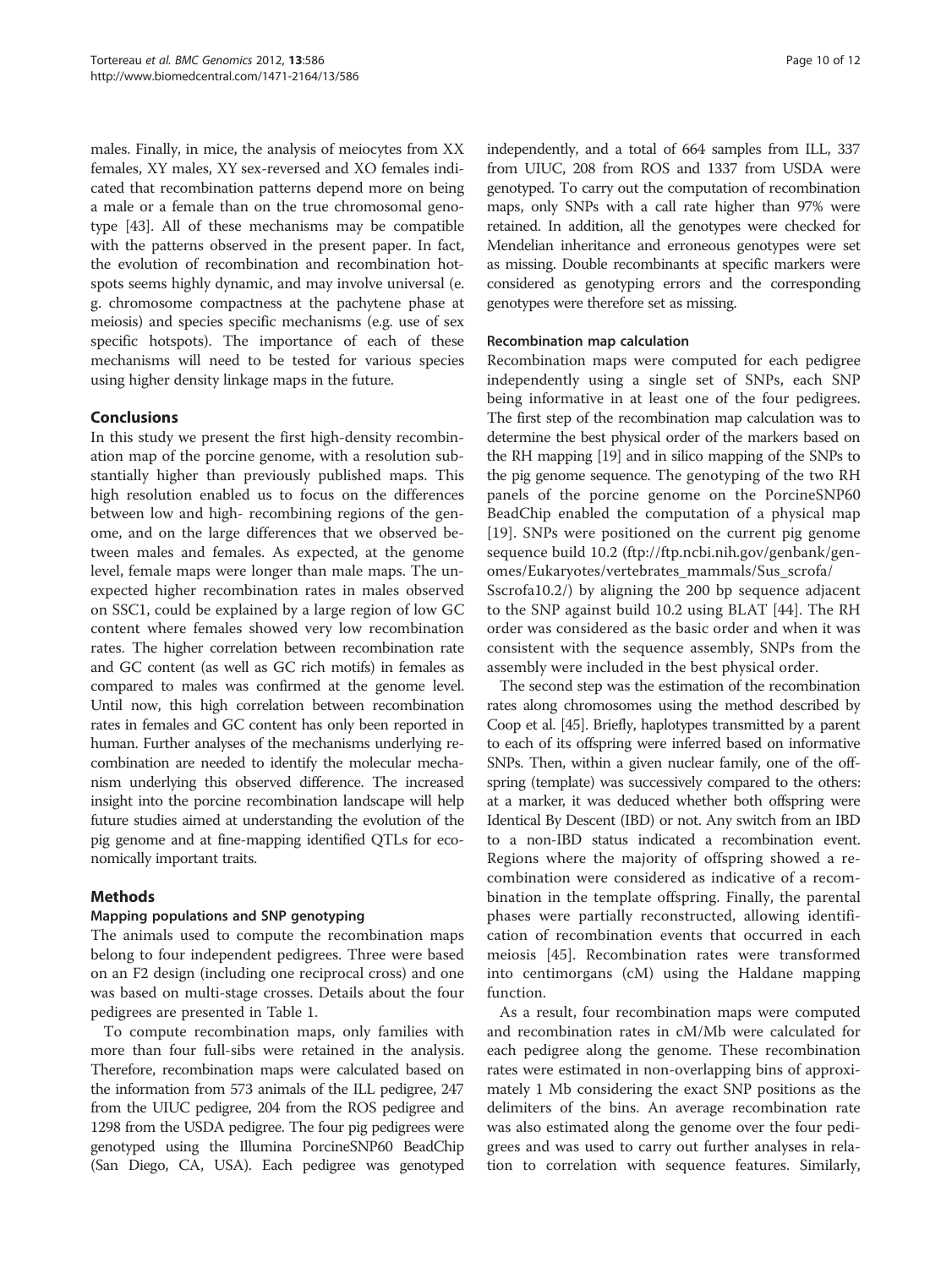<span id="page-11-0"></span>female and male recombination rates were estimated along the genome.

#### Correlation of recombination with sequence parameters

The average recombination rate was compared to the distribution of various sequence motifs including repetitive elements (LINEs, SINEs, LTRs, simple repeats and lowcomplexity repeats), GC content, and GC rich motifs previously shown to be correlated with high recombination rates (CCTCCT, CCTCCCT, CTCTCCC, CCCCCCC, CCCCACCCC, the CTCF consensus sequence CCNCC NGGNGG and the PRDM9 consensus binding sequence CCNCCNTNNCCNC). The distribution of sequence motifs and GC content were calculated for bins of 1 Mb using the current assembly (build 10.2) and the correlations with recombination rates were tested using Pearson's correlation coefficient with the CORR procedure in SAS  $(SAS<sup>®</sup> 9.1, SAS Institute, Inc.).$  Similar results were obtained using the more conservative Spearman test (data not shown). To further investigate the link between sequence features and recombination rate, the sequence composition of jungle and desert regions [13] were compared. Jungle regions were defined as the 1 Mb intervals with the 10% highest recombination rates, and conversely, desert regions were defined as the 1 Mb intervals with the 10% lowest recombination rates. The sequence composition of these Jungle and Desert regions were compared to detect whether there is a particular enrichment in some motifs in one of the two regions. A J/D ratio higher than one, indicates that the motif is more frequent in regions with high recombination rates than in regions with low recombination rates. Conversely a ratio lower than one indicates that the motif is more frequent in regions with low recombination rates. These ratios were also estimated independently in males and females. Finally, the correlation between recombination rate and the physical distance to the closest chromosome end was also estimated.

#### Additional file

[Additional file 1:](http://www.biomedcentral.com/content/supplementary/1471-2164-13-586-S1.txt) Average recombination rates (based on all 4 pedigrees) for all 1 Mb bins.

#### Abbreviations

IBD: Identical By Descend; QTL: Quantitative Trait Loci; RFLP: Restriction Fragment Length Polymorphism; RH: Radiation Hybrid; SNP: Single Nucleotide Polymorphism.

#### Competing interests

The authors declare that they have no competing interests.

#### Authors' contribution

FT calculated recombination frequencies and wrote the paper; BT developed the program to calculate the recombination frequencies and RH mapping of the SNPs; LF analysed correlations with sequence features and GC percentage; HJM was involved in the analysis and discussion of the correlation between the genomic landscape and recombination frequency;

DM performed RH mapping of SNPs; RW and GR SNP genotypes of the USDA pedigree; JB SNP genotypes of the ILL pedigree; ALA SNP genotypes of the ROS pedigree; LBS genotypes of the UIUC pedigree; MAMG overall coordination and finalizing the paper. All authors were involved in improving the manuscript. The final manuscript version was reviewed and approved by all the authors.

#### Acknowledgements

This work was supported by USDA AG 2008-34480-19328 and USDA-ARS 538 AG58-5438-7-317 l. ALA was supported by a Biotechnology and Biological Sciences Research Council (UK) Institute Strategic Programme grant and the ROS pedigrees with earlier funding from the Ministry of Agriculture, Fisheries and Food (UK); the ROS pedigrees were genotyped by ARK-Genomics.

#### Author details

<sup>1</sup>Wageningen University, Animal Breeding and Genomics Centre, PO Box 3386700AH, Wageningen, The Netherlands. <sup>2</sup>INRA, Laboratoire de Génétique Cellulaire, 31320, Castanet-Tolosan, France. <sup>3</sup>USDA, ARS, US Meat Animal Research Center, PO Box 166Spur 18D, Clay Center, NE 68933-0166, USA. 4 University of Illinois, Department of Animal Sciences and Institute for Genomic Biology, 382 ERML, 1201 W. Gregory Avenue, Urbana, IL 61801, USA. <sup>5</sup>Division of Genetics and Genomics, The Roslin Institute and R(D)SVS, University of Edinburgh, Easter Bush, Midlothian Cedex EH25 9RG, UK.

#### Received: 20 March 2012 Accepted: 9 August 2012 Published: 15 November 2012

#### References

- 1. Daw EW, Thompson EA, Wijsman EM: Bias in multipoint linkage analysis arising from map misspecification. Genet Epidemiol 2000, 19:366-380.
- 2. Fingerlin TE, Abecasis GR, Boehnke M: Using sex-averaged genetic maps in multipoint linkage analysis when identity-by-descent status is incompletely known. Genet Epidemiol 2006, 30:384–396.
- 3. Myers S, Freeman C, Auton A, Donnelly P, McVean G: A common sequence motif associated with recombination hot spots and genome instability in humans. Nat Genet 2008, 40:1124–1129.
- 4. Baudat F, Buard J, Grey C, Fledel-Alon A, Ober C, Przeworski M, Coop G, de Massy B: PRDM9 is a major determinant of meiotic recombination hotspots in humans and mice. Science 2010, 327:836-840.
- 5. Berg IL, Neumann R, Lam KW, Sarbajna S, Odenthal-Hesse L, May CA, Jeffreys AJ: PRDM9 variation strongly influences recombination hot-spot activity and meiotic instability in Humans. Nat Genet 2010, 42:859–863.
- 6. Paigen K, Petkov PM: Mammalian recombination hot spots: properties, control and evolution. Nat Rev Genet 2010, 11:221–233.
- 7. Archibald AL, Haley CS, Brown JF, Couperwhite S, McQueen HA, Nicholson D, Coppieters W, Van de Weghe A, Stratil A, WinterĂ AK, et al: The PiGMaP consortium linkage map of the pig (Sus scrofa). Mamm Genome 1995, 6:157–175.
- 8. Rohrer GA, Alexander LJ, Hu Z, Smith TP, Keele JW, Beattie CW: A comprehensive map of the porcine genome. Genome Res 1996, 6:371–391.
- 9. Marklund L, Johansson Moller M, Høyheim B, Davies W, Fredholm M, Juneja RK, Mariani P, Coppieters W, Ellegren H, Andersson L: A comprehensive linkage map of the pig based on a wild pig-Large White intercross. Anim Genet 1996, 27:255–269.
- 10. Mikawa S, Akita T, Hisamatsu N, Inage Y, Ito Y, Kobayashi E, Kusumoto H, Matsumoto T, Mikami H, Minezawa M, Miyake M, Shimanuki S, Sugiyama C, Uchida Y, Wada Y, Yanai S, Yasue H: A linkage map of 243 DNA markers in an intercross of Gottingen miniature and Meishan pigs. Anim Genet 1999, 30:407–417.
- 11. Vingborg RK, Gregersen VR, Zhan B, Panitz F, Høj A, Sørensen KK, Madsen LB, Larsen K, Hornshøj H, Wang X, Bendixen C: A robust linkage map of the porcine autosomes based on gene-associated SNPs. BMC Genomics 2009, 10:134.
- 12. Kong A, Gudbjartsson DF, Sainz J, Jonsdottir GM, Gudjonsson SA, et al: A high-resolution recombination map of the human genome. Nat Genet 2002, 31:241–247.
- 13. Shifman S, Bell JT, Copley RR, Taylor MS, Williams RW, Mott R, Flint J: A high-resolution single nucleotide polymorphism genetic map of the mouse genome. PLoS Biol 2006, 4:e395.